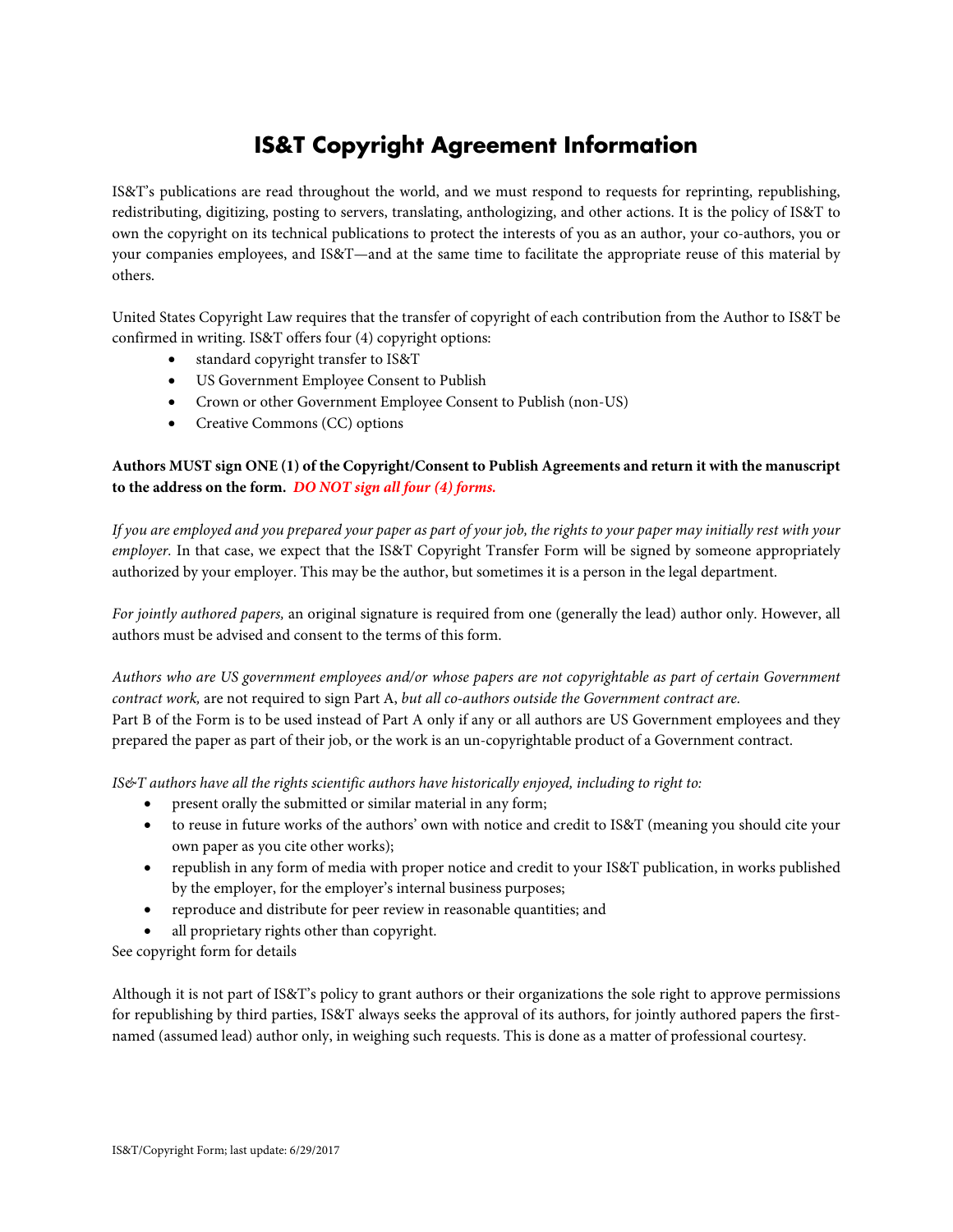### **COPYRIGHT FORM – REPRESENTATION, CONSENT, AND AGREEMENT**

Society for Imaging Science and Technology (IS&T)

#### **Archiving 2018**

April 17 – 20, 2018, Washington, DC

TITLE OF PAPER:

| PRIMARY AUTHOR                       |                                                                                                                       |           |
|--------------------------------------|-----------------------------------------------------------------------------------------------------------------------|-----------|
|                                      |                                                                                                                       |           |
|                                      |                                                                                                                       |           |
| COMPANY/AFFILIATION                  | <u> 1990 - Jan Barbara de Santo III, presentante en la contrada de la contrada de la contrada de la contrada de l</u> |           |
| MAILING ADDRESS MAILING AND A STREET |                                                                                                                       |           |
| TELEPHONE: TELEPHONE:                | FAX:                                                                                                                  | $F-MAll:$ |

#### **Transfer of Copyright Agreement and Consent to Publish**

Copyright to the above work (including without limitation, the right to publish the work in whole or in part in any and all forms of media, now or hereafter known) is hereby transferred to The Society for Imaging Science and Technology (IS&T) effective as of the date of this agreement on the understanding that the work has been accepted for publication by IS&T. However, each of the Authors retain the following rights:

- 1. All other proprietary rights except copyright (and the publication rights transferred to IS&T), such as patent rights.
- 2. The right to reuse, without fee, in future works of the author's own provided the IS&T citation and copyright notice are included.
- 3. The right to post a personal copy on non-IS&T servers for limited noncommercial distributions, provided that the IS&T copyright notice is attached to the personal copy and that the server prominently displays a general policy notice about the use of copyright works it contains.
- 4. Employers who originally own the copyright may distribute copies of the works of their employees within the employer's organization.

 This form must be signed by the author or, in the case of a "work made for hire," by the employer, and must be received by IS&T before processing of the manuscript for publication can be completed. Authors should understand that consistent with IS&T's policy of encouraging dissemination of information each published paper will appear with the following notice:

"Permission to make digital or hard copies of part or all of this work for personal or classroom use is granted without fee provided that copies are not made or distributed for profit or commercial advantage and that copies bear this notice and the full citation on the first page. Copyrights for components of this work owned by others than IS&T must be honored. Abstracting with credit is permitted. To copy otherwise, to republish, to post on servers or to redistribute to lists, requires prior specific permission and/or a fee."

## **Publication/No Show Fees**

The undersigned further agrees to pay a \$500 fee to offset the cost of publishing the noted paper *should the paper be withdrawn any time after submission of the final manuscript OR if the paper is not formally presented at the conference*. No publication fee will be charged to authors whose paper is presented.

| $\sim$ |  |
|--------|--|
| T<br>. |  |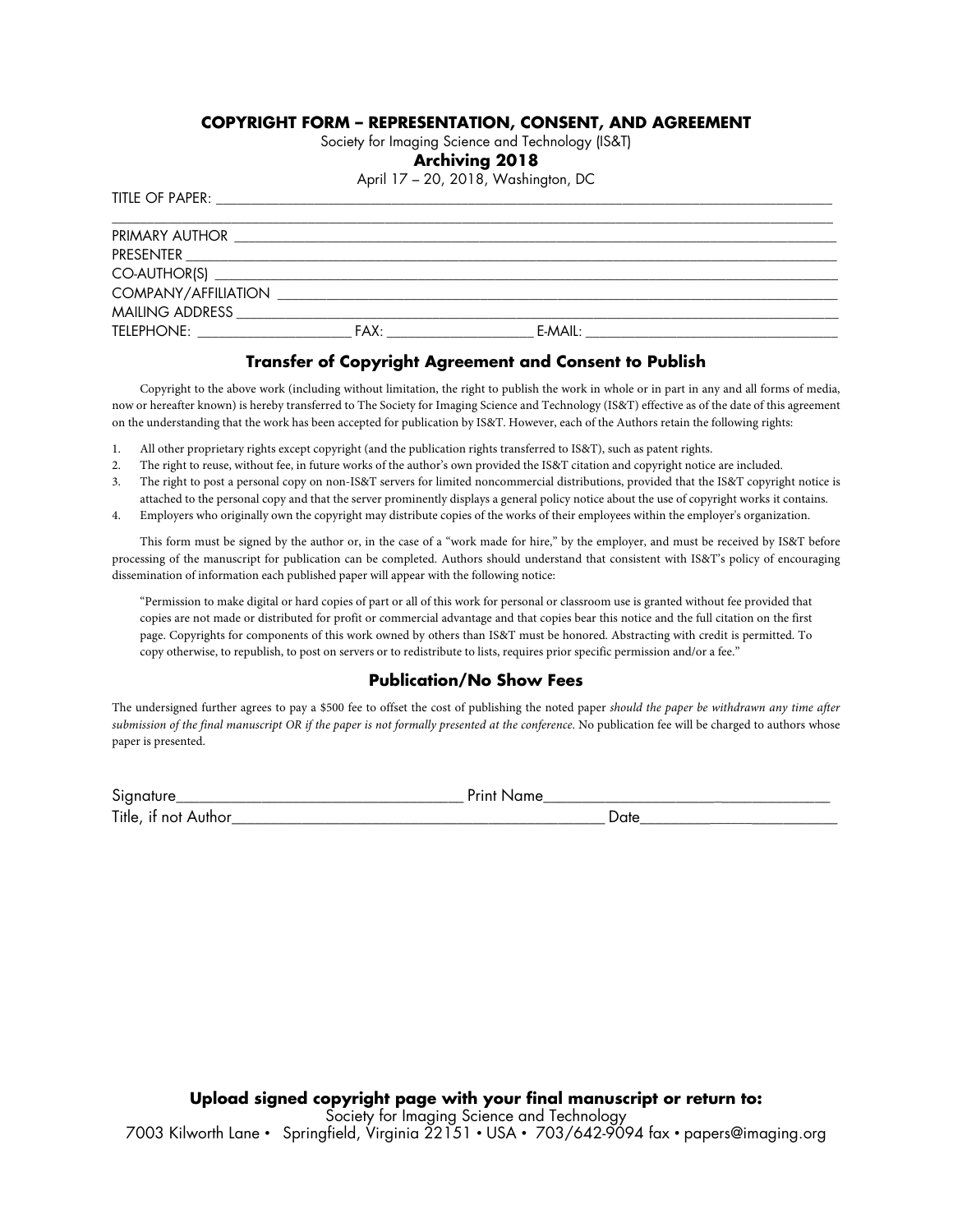## **COPYRIGHT FORM AND CONSENT TO PUBLISH FOR UNITED STATES GOVERNMENT EMPLOYEES**

Society for Imaging Science and Technology (IS&T) **Archiving 2018** 

April 17 – 20, 2018, Washington, DC

| TELEPHONE: New York Products and the Marine State of the Marine State of the Marine State of the Marine State International Action of the Marine State of the Marine State of the Marine State of the Marine State of the Mari | _FAX: _________________________ |  |
|--------------------------------------------------------------------------------------------------------------------------------------------------------------------------------------------------------------------------------|---------------------------------|--|

#### **Declaration for United States Government Work**

This certifies that the above author(s) wrote the paper (a) as part of work as US government employee(s) (b) as other non-copyrightable work.

#### **Publication/No Show Fees**

The undersigned further agrees to pay a \$500 fee to offset the cost of publishing the noted paper *should the paper be withdrawn any time after submission of the final manuscript OR if the paper is not formally presented at the conference*. No publication fee will be charged to authors whose paper is presented.

| Signature            |      |
|----------------------|------|
| Agency               |      |
| Title, if not Author | Date |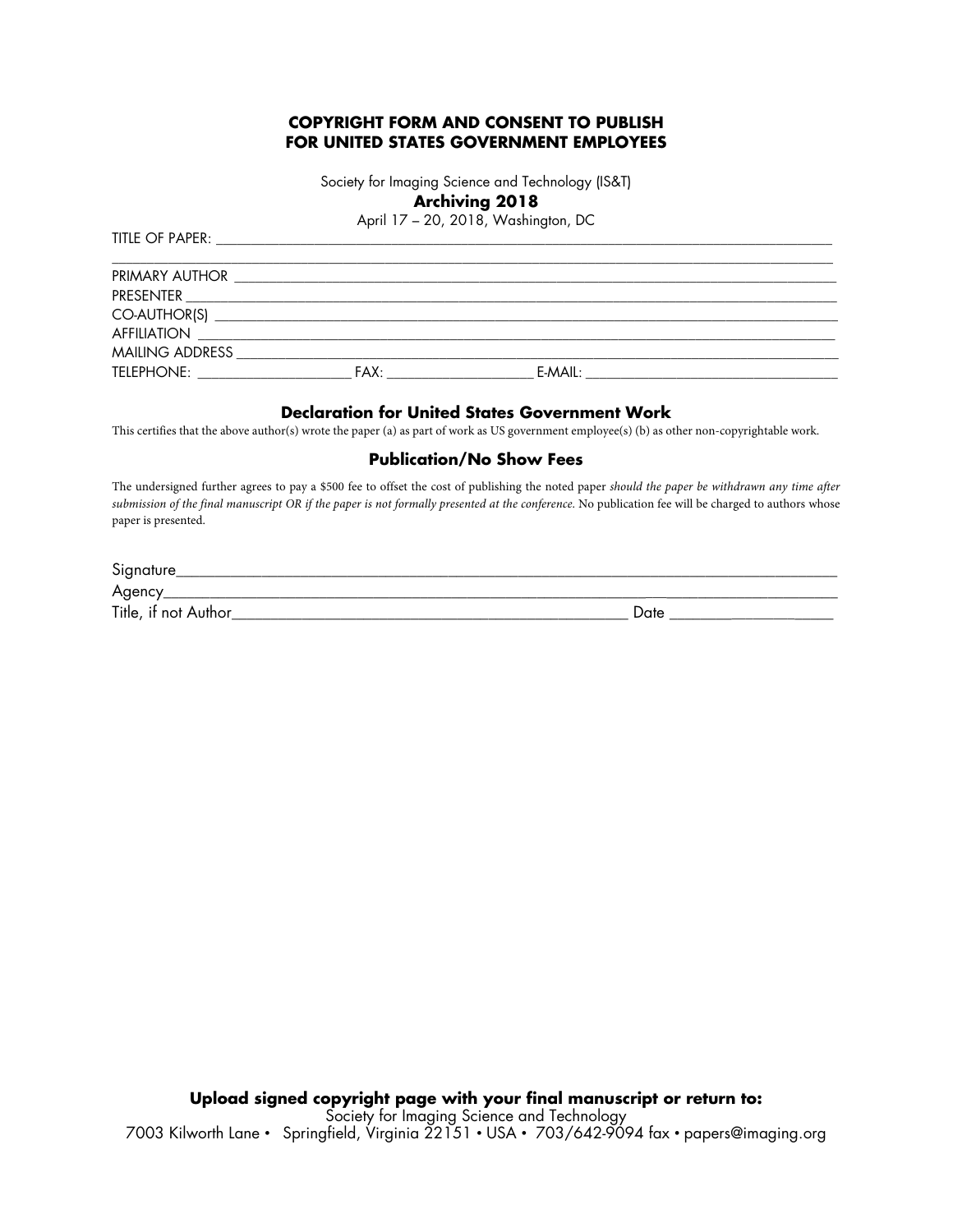## **COPYRIGHT FORM AND CONSENT TO PUBLISH FOR CERTAIN GOVERNMENT EMPLOYEES**

Society for Imaging Science and Technology (IS&T)

## **Archiving 2018**

April 17 – 20, 2018, Washington, DC

| PRIMARY AUTHOR                                  |                                                                                                                      |           |  |
|-------------------------------------------------|----------------------------------------------------------------------------------------------------------------------|-----------|--|
| PRESENTER                                       | <u> 1980 - Jan Barnett, mars et al. 1980 - Antonio Alemania, amerikan personal eta alderdizional eta alderdizion</u> |           |  |
|                                                 |                                                                                                                      |           |  |
| <b>AFFILIATION</b>                              |                                                                                                                      |           |  |
| MAILING ADDRESS                                 |                                                                                                                      |           |  |
| TELEPHONE:<br>and the control of the control of | FAX:                                                                                                                 | $E-MAIL:$ |  |

#### **Declaration of Crown or other Government Copyright**

This certifies that the above author(s) wrote the paper (a) as part of work as an employee(s) of the government of Australia, Canada, New Zealand, the United Kingdom, or another government entity and (b) the government employer is required to retain the copyright for its employees' work.

Authors will be required to provide IS&T with the appropriate licensing permissions paperwork and language for the copyright notice from their government employers. IS&T will require a non-exclusive license to publish the work in this proceedings and to reproduce it in whole or in part in additional IS&T proceedings. Please contact IS&T at papers@imaging.org with questions.

#### **What copyright language is required to be noted on your published paper?**

TITLE OF PAPER:

*Example: © Her Majesty the Queen in Right of Canada, as represented by the Minister of National Defence (year of publication)* 

## $\overline{a_1}$  ,  $\overline{a_2}$  ,  $\overline{a_3}$  ,  $\overline{a_4}$  ,  $\overline{a_5}$  ,  $\overline{a_6}$  ,  $\overline{a_7}$  ,  $\overline{a_8}$  ,  $\overline{a_9}$  ,  $\overline{a_9}$  ,  $\overline{a_9}$  ,  $\overline{a_9}$  ,  $\overline{a_9}$  ,  $\overline{a_9}$  ,  $\overline{a_9}$  ,  $\overline{a_9}$  ,  $\overline{a_9}$  , **Publication/No Show Fees**

 $\_$  ,  $\_$  ,  $\_$  ,  $\_$  ,  $\_$  ,  $\_$  ,  $\_$  ,  $\_$  ,  $\_$  ,  $\_$  ,  $\_$  ,  $\_$  ,  $\_$  ,  $\_$  ,  $\_$  ,  $\_$  ,  $\_$  ,  $\_$  ,  $\_$  ,  $\_$  ,  $\_$  ,  $\_$  ,  $\_$  ,  $\_$  ,  $\_$  ,  $\_$  ,  $\_$  ,  $\_$  ,  $\_$  ,  $\_$  ,  $\_$  ,  $\_$  ,  $\_$  ,  $\_$  ,  $\_$  ,  $\_$  ,  $\_$  ,

The undersigned further agrees to pay a \$500 fee to offset the cost of publishing the noted paper *should the paper be withdrawn any time after submission of the final manuscript OR if the paper is not formally presented at the conference*. No publication fee will be charged to authors whose paper is presented.

| Signature            |       |
|----------------------|-------|
| Agency               | ∠ount |
| Title, if not Author | ៶∼    |